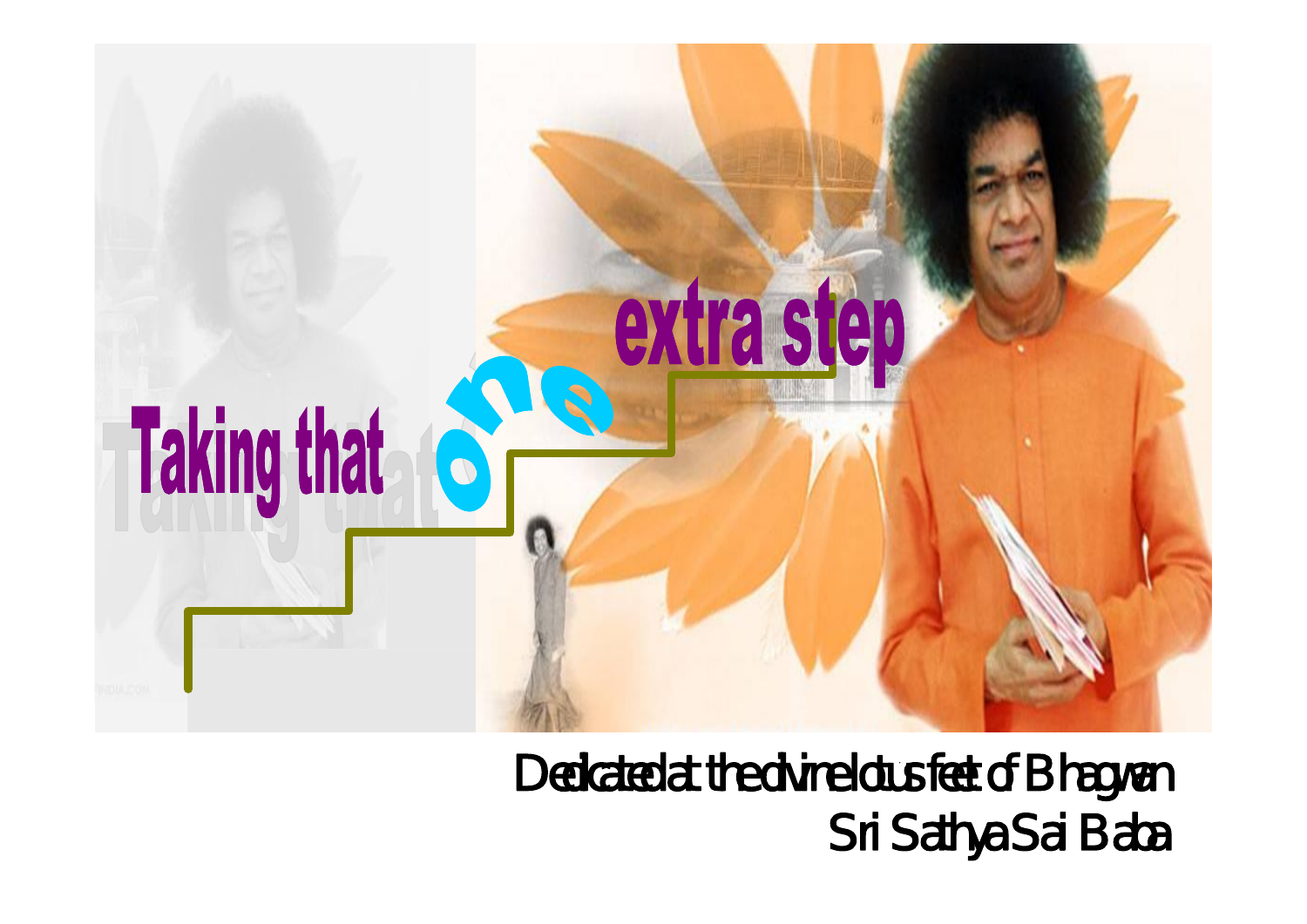# International Sathya Sai Youth Festival Why a festival?



- Through a festival, **celebrate joy of being a Sai Youth** on a global scale
	- Through sharing of knowledge, experiences, skills and talent along with participation in a global spiritual discipline program**, reinforce the applicability of Sai's teachings** in daily lives of youth
- Through programs that suit different ages, talents and interest areas, **encourage youth from various backgrounds to** participate in the Sai Youth Program
- Dedicated at the divine lotus feet of Bhagwan Sri Sai Babago at the divine lotus feet of Bhagwan Sri Sai Babago • Through a unique and inaugural event, **invite youth to Prashanti Nilayam** to offer the World Youth to Sai's abode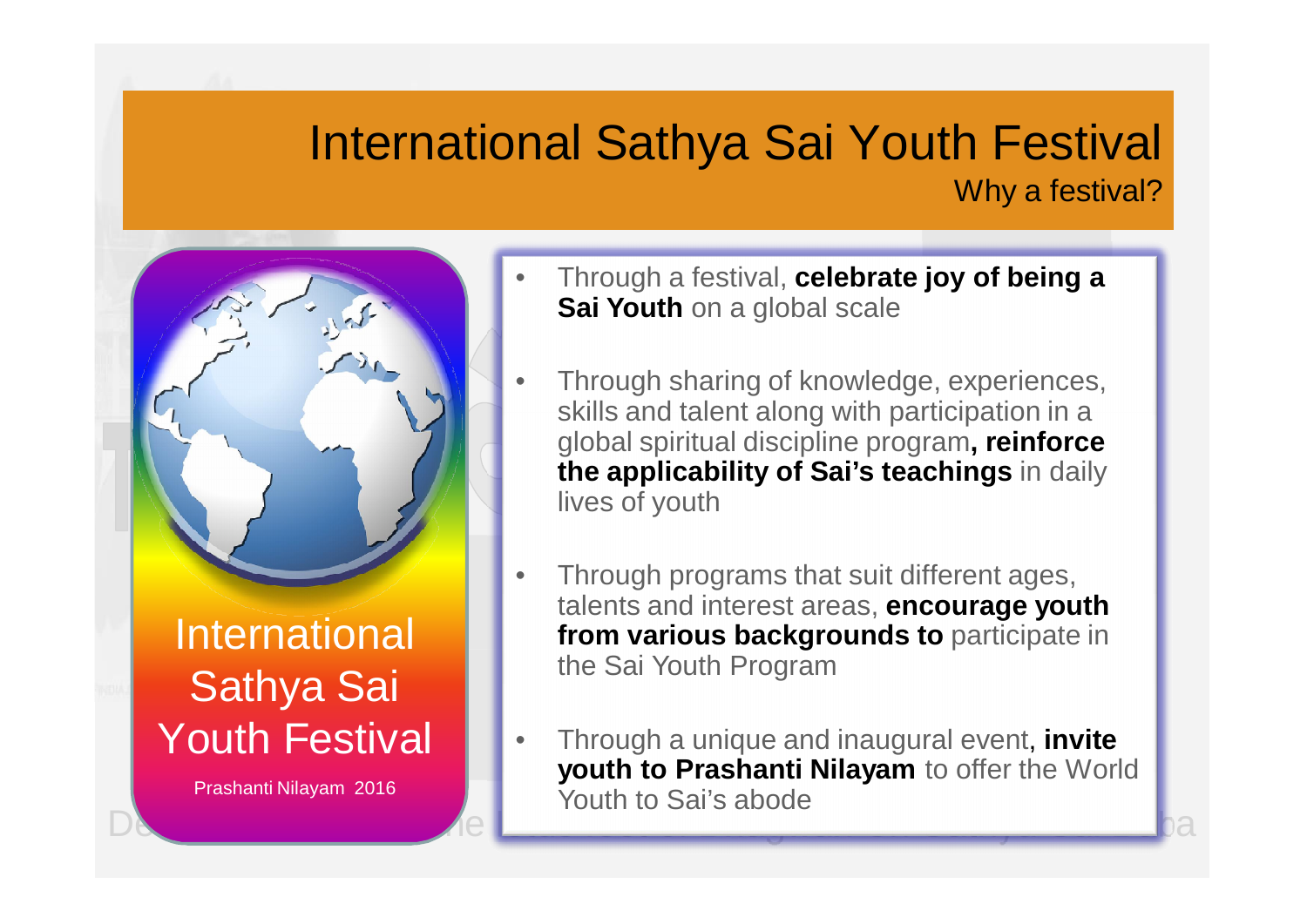## International Sathya Sai Youth Festival Goals

Dedicated at the divine lotus feet of Bhagwan Sri Sai Babaa Sai Babaa Sai Babaa Sai Babaa Sai Babaa Sai Babaa Sa



Prashanti Nilayam 2016

Equip youth with love, strength, wisdom, values and leadership skills that allows them to successfully face life's realities and become exemplars of Sathya Sai's teachings.

To identify skills and talent of Sai Youth and offer them the platform and support to grow as exemplars in the way they best connect to Sai.

To imbue youth with a sense of faith, love and enthusiasm for Sai and his teachings so that youth can become **IDEAL** (**I**nspiring, **D**ynamic, **E**nergetic, **A**spiring and **L**oving) beings and carry Sai's teachings through their lives.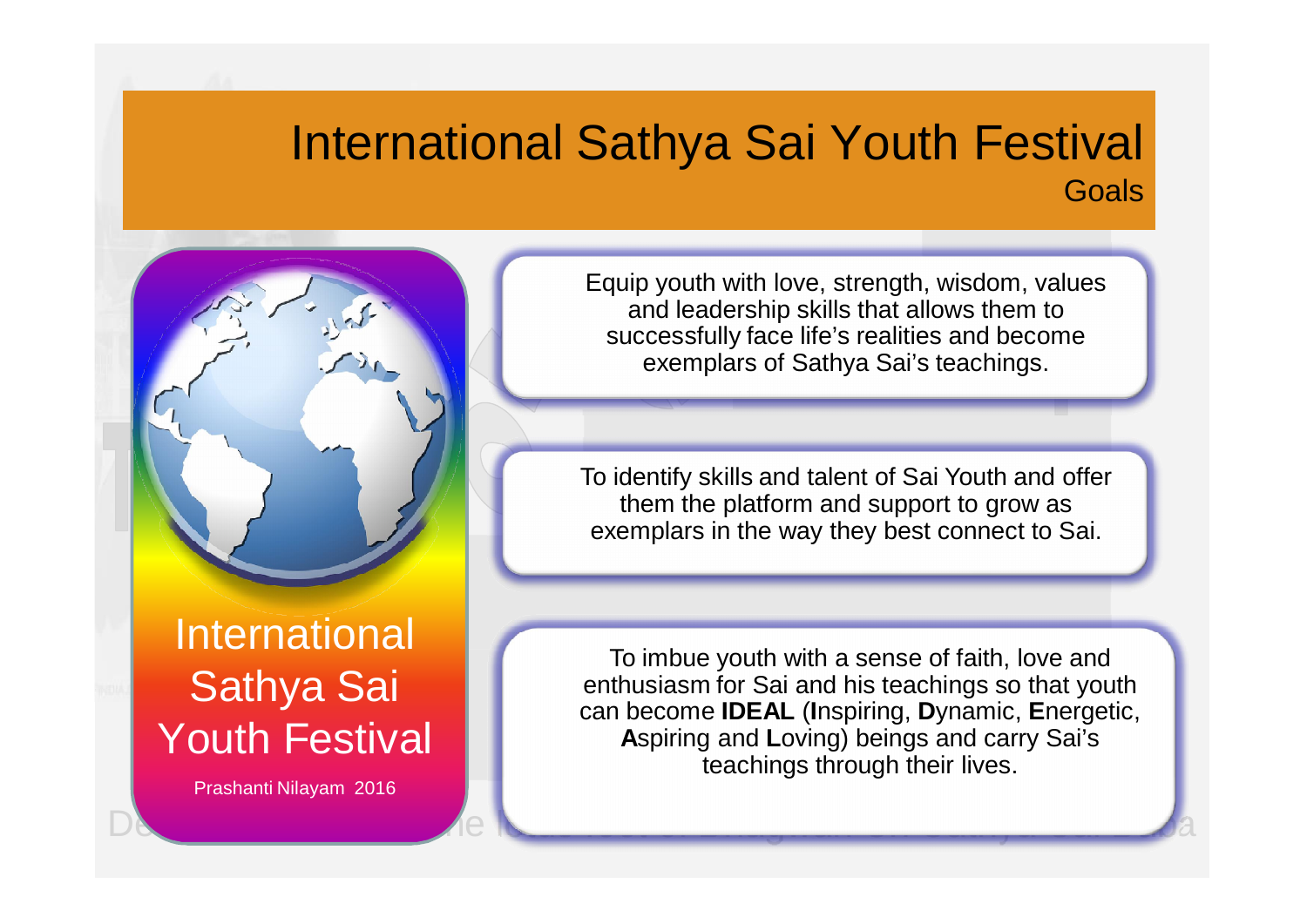# International Sathya Sai Youth Festival Key Next Steps



#### **Next Steps**

• Complete the International Youth Survey

# **Your input will shape the festival**

• Events leading up to the International Sathya

Sai Youth Fesitval

- Zone Pre-World Conferences
- World Conference, Prashanti Nilayam, Nov, 2015